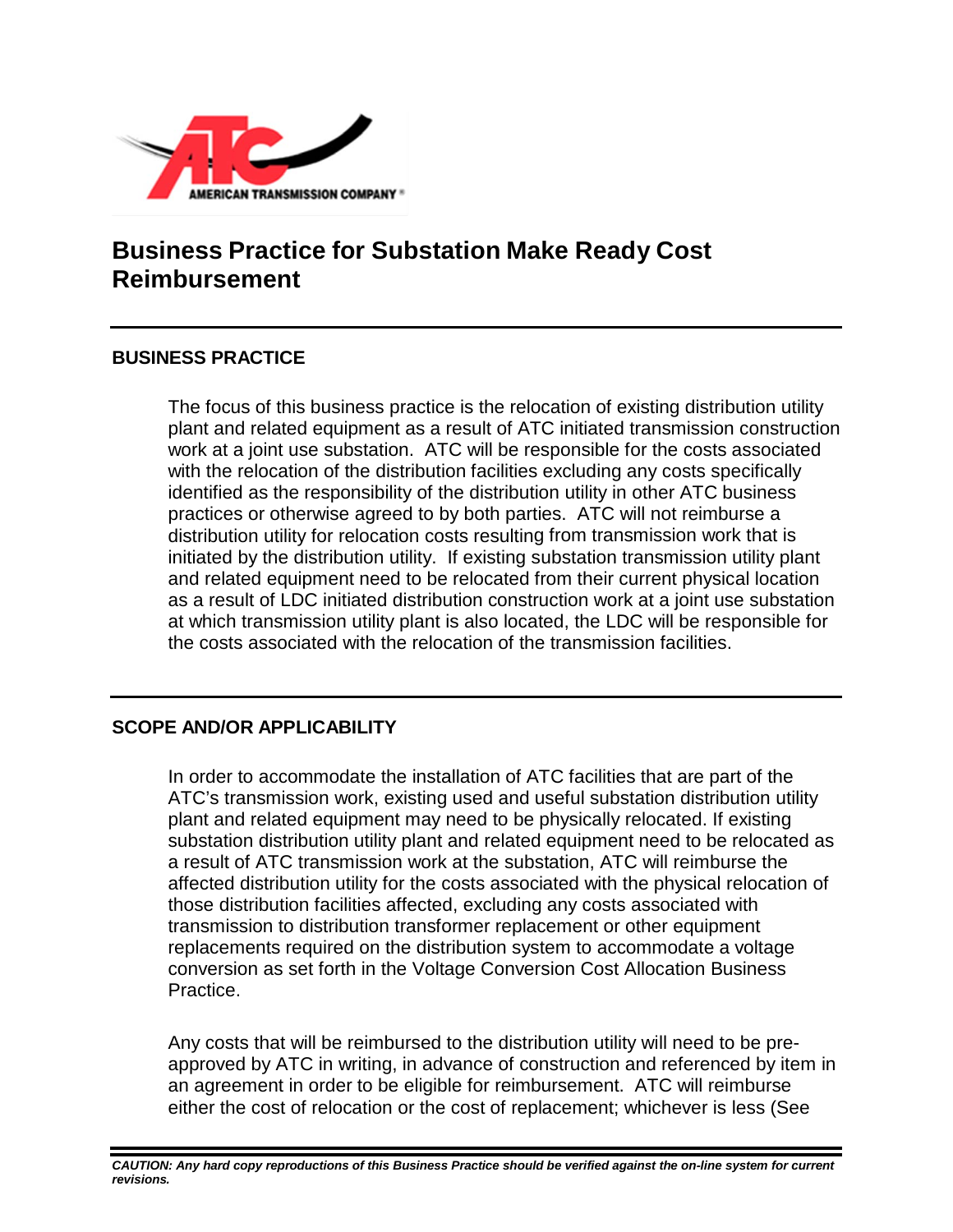Exhibit 1). Removal costs will be reimbursed at a rate equal to the actual costs associated with the removal of the existing distribution utility plant and equipment less any salvage value. Any upgrade, replacement, or modification of the existing distribution utility plant and equipment by the distribution utility at the time of the relocation is the cost responsibility of the distribution utility. Costs associated with common facility improvements and/or modifications required by ATC's proposed activities or an LDC's activities are specifically excluded from this business practice. Common Facilities expansions and/or improvements required by ATC's proposed activities would be treated in accordance with ATC's Common Facilities Business Practice. Cost reimbursement associated with the physical relocation of distribution utility plant outside of substations should refer to ATC's Pole Attachment Agreement.

Reimbursement costs in excess of \$25K may require prior regulatory approval and/or an Affiliated Interest Agreement.

#### **SUPPORTING INFORMATION**

ATC will continually strive to work with its customers to expedite:

(1) Advance communication of the potential to affect substation distribution utility plant and related equipment

(2) The negotiation of agreements and itemization necessary to support reimbursement, and

(3) The reimbursement for existing substation distribution utility plant and equipment being relocated to accommodate ATC facilities being installed as part of transmission system changes and improvements.

| <b>Business Practice Number: 0402</b> |                                      | <b>Revision: 0</b> |
|---------------------------------------|--------------------------------------|--------------------|
| Effective Date: 3/16/04               |                                      |                    |
| <b>TITLE:</b>                         | <b>Make Ready Cost Reimbursement</b> | Page 2 of 3        |
|                                       | Approved by: Walter Woelfle          |                    |

#### CAUTION: Any hard copy reproductions of this Business Practice should be verified against the on-line system for current *revisions.*